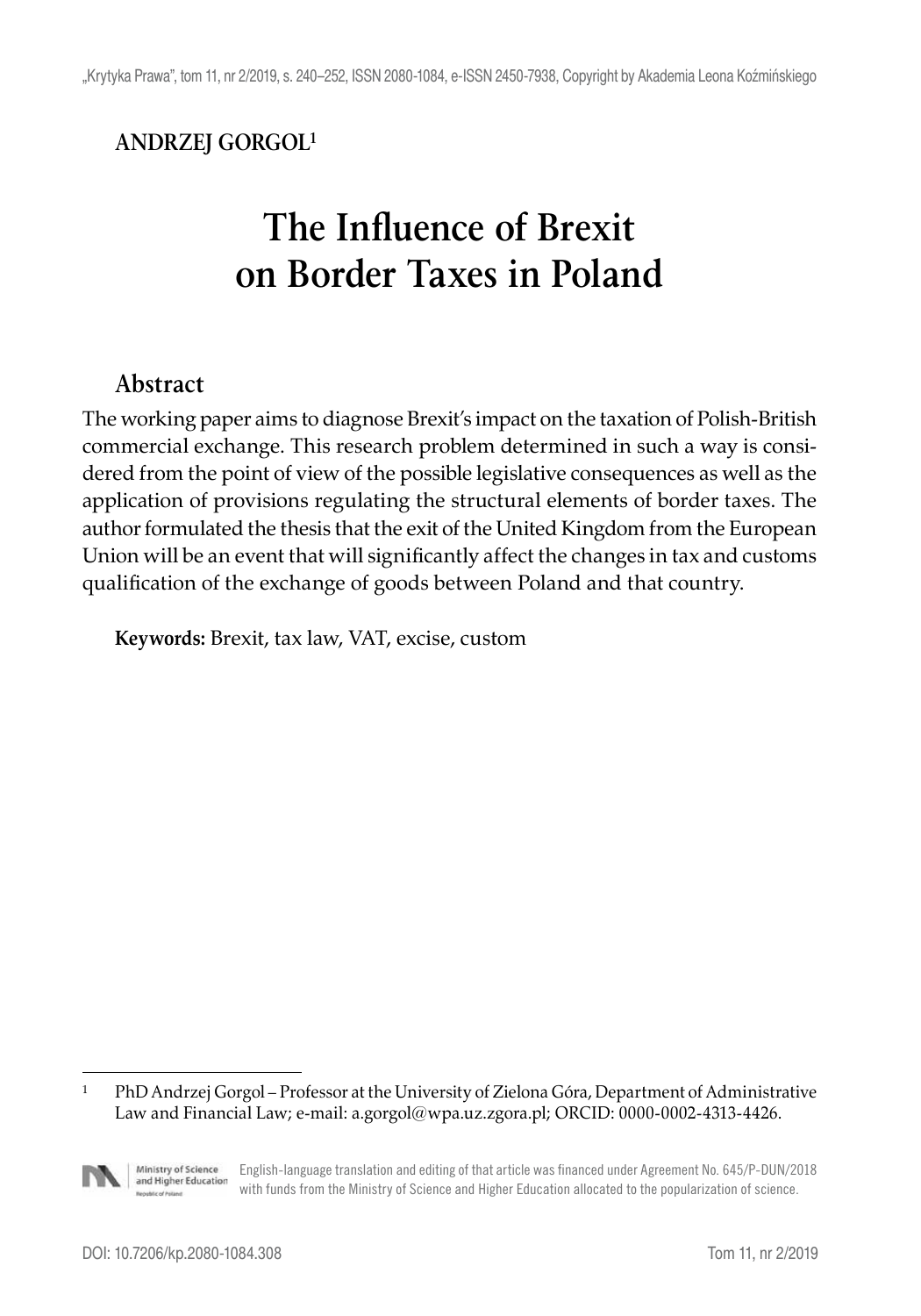## **Introductory remarks**

The term Brexit is undoubtedly a blend of two English words "British" and "exit",<sup>2</sup> which means the exit of Great Britain from the European Union. The legal basis for conducting this procedure is treaty law.<sup>3</sup> Any member state may decide to exit the European Union according to its constitutional requirements.<sup>4</sup> Treaty law requires that the decision made, the content of which expresses the intention to "exit" this international organisation, be notified to the European Council.<sup>5</sup> This opens up the stage of legislating guidelines by this authority, which should be followed by the European Union in negotiations with a member state that declares its will to exit the Union. Negotiation procedures are aimed at entering into an international agreement which specifies the conditions of that exit, and regulates future legal relationships between the parties after Brexit. It should be noted, however, that the lack of consent to entering into such an agreement does not create an obstacle to leaving the European Union by Great Britain. Nevertheless, this variant of separation is not beneficial because the problem of determining its legal consequences arises. EU law specifies the time of how long the exiting member state should apply the regulations of treaty law. $^6$  As a rule, they cease to be applicable as of the day of the exit agreement entering into force, and if there is no such agreement, they cease to be applicable two years after notifying the European Council of the intention to separate. However, a possibility of prolonging these deadlines is an exception. This was conditioned both by the European Council's unanimous decision on this matter and by an appropriate agreement between the exiting member state and the European Union. These reflections lead to a conclusion that treaty law may also be an element of Great Britain's tax law scheme for some time after Brexit. Then the heritage of this law and the case-law of the CJEU will shape not only the schemes of Polish and British tax law, but also the mutual relations between Polish and British entities. The fact that the agreement specifying the

<sup>2</sup> *Oxford English Dictionary*, http://www.oed.com/ (access: 23.04.2019).

<sup>&</sup>lt;sup>3</sup> See Article 50 of the Treaty on European Union, Official Journal of the EU C 326, 26/10/2012, pp. 1–390, hereinafter referred to as the TEU.

<sup>4</sup> See Article 50(1) of the TEU.

<sup>5</sup> See Article 50(2) of the TEU.

<sup>6</sup> See Article 50(3) of the TEU.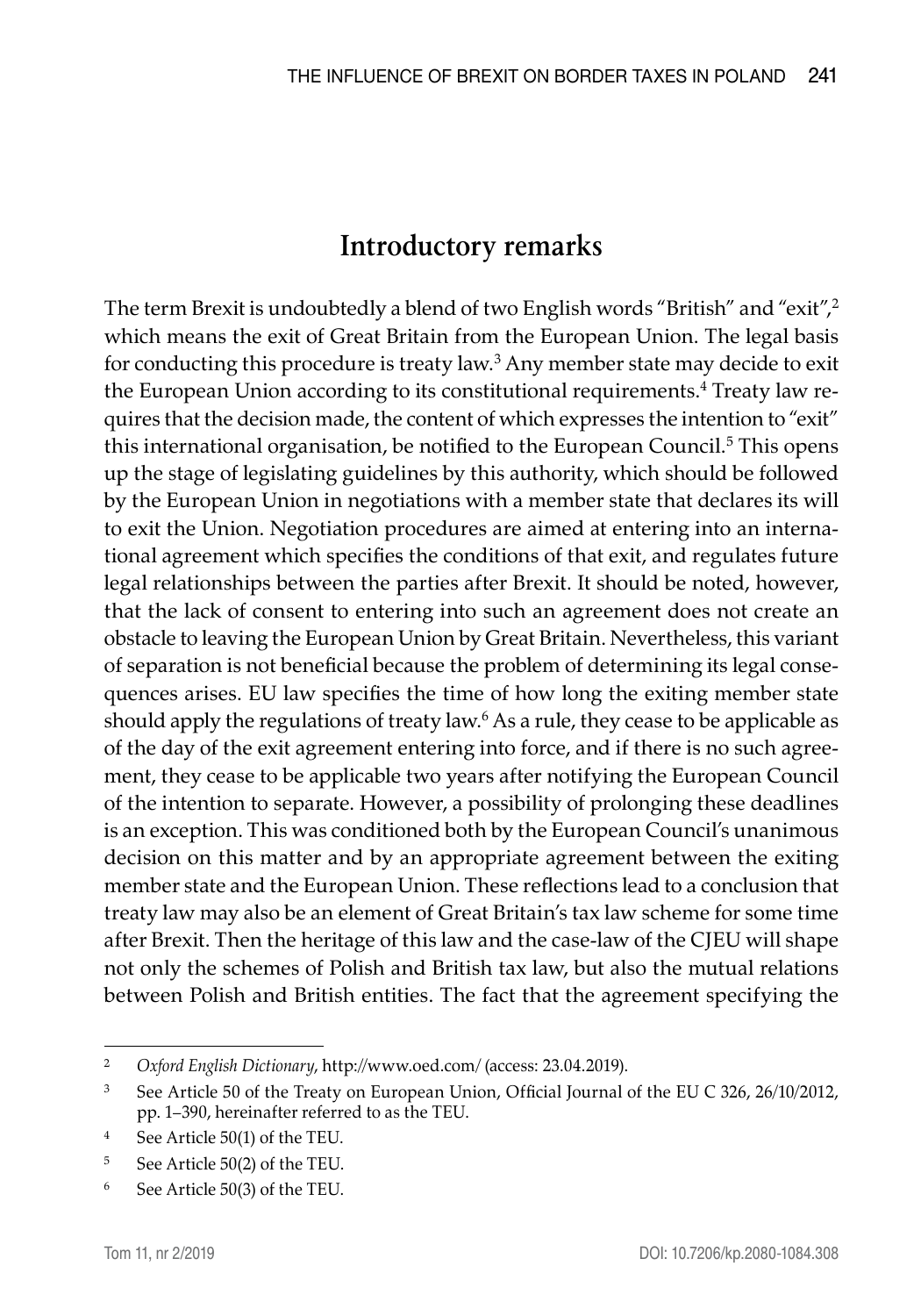future relationships between the European Union and Great Britain may include regulations providing for the post-Brexit application of all or some provisions of the Union law is also not less important.7 Such a variant of "civilised separation" which involves the incomplete separation of legal systems would also undoubtedly have direct implications for the Polish tax law $^8$  which, in accordance with constitutional<sup>9</sup> and treaty standards,<sup>10</sup> is subject to a pro-EU interpretation.

It is worth noting that in foreign writings, $11$  an opinion was formed that the exit from the European Union abolished the obligation to use VAT in Great Britain. However, such a scenario of the development of the situation that this tax will not be used by this country at all, is highly unlikely. It is supported primarily by the fiscal efficiency of the tax. It seems that basically, the technical elements of British VAT will not be changed after Brexit. The international doctrine predicts only the modification of some tax rates and exemptions. It would mean that the tax results of the Polish-British exchange of goods would still be determined according to the rules of the intra-Community system of value added taxation. This would concern both a Polish taxable person and that person's foreign contractor. It should be emphasised, however, that despite the fact that the use of systemic solutions would be continued, great changes in taxation would still take place. This is because the same actual events would be classified differently in terms of taxes by more or less amended legal regulations.

<sup>7</sup> See e.g. S. Daly, *The Taxing Consequences of Brexit*, "King's Law Journal" 2016, 27(3), pp. 463–472; J. Cape and M. Schofield, *VAT and Brexit: The Past, Present and Future*, "EC Tax Review" 2018, 27(6), pp. 290–302; M. Olszewska, *Brexit – skutki podatkowe w podatku dochodowym od osób prawnych*, "Monitor Podatkowy" 2016, 10, p. 17.

<sup>8</sup> Except for constitutional provisions. Although the relationship of the Union law with the local law is based on the assumption of its dominance, the exception is the precedence of the basic law as the supreme law which applies in Poland and is the foundation of the construction of the Polish legal system.

<sup>9</sup> See Article 91 section 3 of the Constitution of the Republic of Poland.

<sup>&</sup>lt;sup>10</sup> The legal basis for its application is Article 291(1) of the TFEU, Official Journal of the EU C 326, 26/10/2012, pp. 1–390, hereinafter referred to as the TFEU, and as regards directives, see Article 288 paragraph 3 of the TFEU.

<sup>11</sup> See e.g. J. Freedman, *Tax and Brexit*, "Oxford Review of Economic Policy (Supplement)" 2017, 33, p. 82.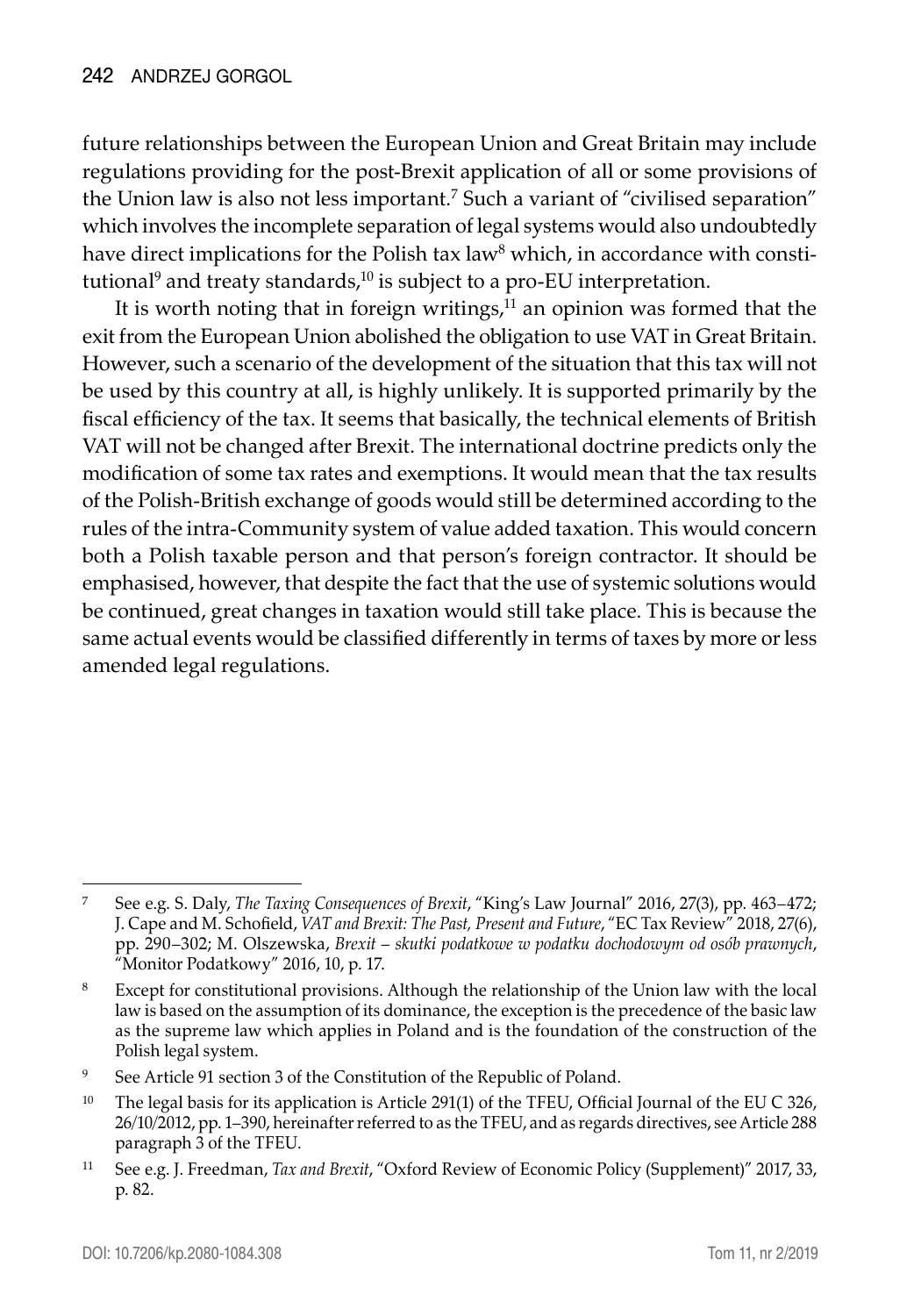Border taxes are covered by the scope of harmonisation<sup>12</sup> on the basis of the provisions of EU law,13 the instrument of which are directives.14 These derivative legal acts play a key role in shaping the design elements of two indirect taxes, that is, excise tax and VAT, as well as the procedures of using them.15 A border tax is a form of taxing the exchange of goods by a state's border.<sup>16</sup> In a broad sense, this concept also involves a customs duty which is considered a specific duty.17 It is worth noting that it is collected only from the import or export of goods through the border of the EU customs territory.<sup>18</sup> The European Union is also a customs union.<sup>19</sup> This excludes the use of tariffs and other customs duties from the movement of goods within a common market, so not only in the case of the local market, but also in the case of the movement of goods through the Polish border from or to another member state. Under the conditions of the membership of Poland in the European Union, the concept of a border tax may be viewed in the context of taxing only exports or imports, or more broadly, by considering intra-Community transactions, i.e. the intra-Community supply and intra-Community acquisition of goods, as well. Brexit will undoubtedly cause significant changes in the application of border taxes to the exchange of goods between Poland and Great Britain. The purpose of this paper is to prove the validity of this thesis. The subject matter of the discussion is limited to material aspects of taxation which are primarily viewed in the context of the design elements of border taxes in the strict sense. For this reason, the analysis of customs-related issues is only limited to the place of these issues in tax provisions and their influence on the use of VAT and excise.

<sup>17</sup> See e.g. W. Wójtowicz, *Pojęcie, charakter i rodzaje ceł*, [in:] idem (ed.), *Prawo finansowe*, Warszawa 1996, pp. 272–274.

<sup>&</sup>lt;sup>12</sup> The harmonisation of taxes is also called the "co-ordination", "integration" and "unification" of taxes. See J. Głuchowski, *Integracja podatkowa i celna*, [in:] B. Brzeziński, J. Głuchowski, C. Kosikowski, *Harmonizacja prawa podatkowego Unii Europejskiej i Polski*, Warszawa 1998, pp. 15–16; M.A. Dauses, *Wprowadzenie*, [in:] idem (ed.), *Prawo gospodarcze Unii Europejskiej*, Warszawa 1999, pp. 159–161.

<sup>&</sup>lt;sup>13</sup> EU law refers the concept of harmonisation to local provisions which also regulate excise and other indirect taxes or turnover taxes. See Article 113 of the TFEU.

<sup>14</sup> See Article 288 of the TFEU.

<sup>15</sup> For more information, see M. Burzec, *Harmonizacja podatków pośrednich*, [in:] Prawo *podatkowe*, (ed.) P. Smoleń, (ed.) W. Wójtowicz, 2nd edition, Warszawa 2015, pp. 536–541.

<sup>16</sup> K. Sawicka, *Podatki graniczne w świetle regulacji Kodeksu celnego*, [in:] B. Brzeziński, J. Głuchowski, C. Kosikowski, R. Mastalski (ed.), *Księga pamiątkowa ku czci profesora Apoloniusza Kosteckiego. Studia z dziedziny prawa podatkowego*, Toruń 1998, pp. 131–142; K. Sawicka, *Cło jako danina publiczna*, [in:] R. Mastalski, E. Fojcik-Mastalska (ed.), *Prawo finansowe*, Warszawa 2011, pp. 340–351.

<sup>&</sup>lt;sup>18</sup> Transit customs duties are not used because it is not allowed by the Barcelona Convention and Statute on Freedom of Transit, signed in Barcelona on 20 April 1921, ratified by Poland on 12 May 1925 (Dz.U. z 1925 r. Nr 34, poz. 237).

<sup>19</sup> See Article 28 of the TEU.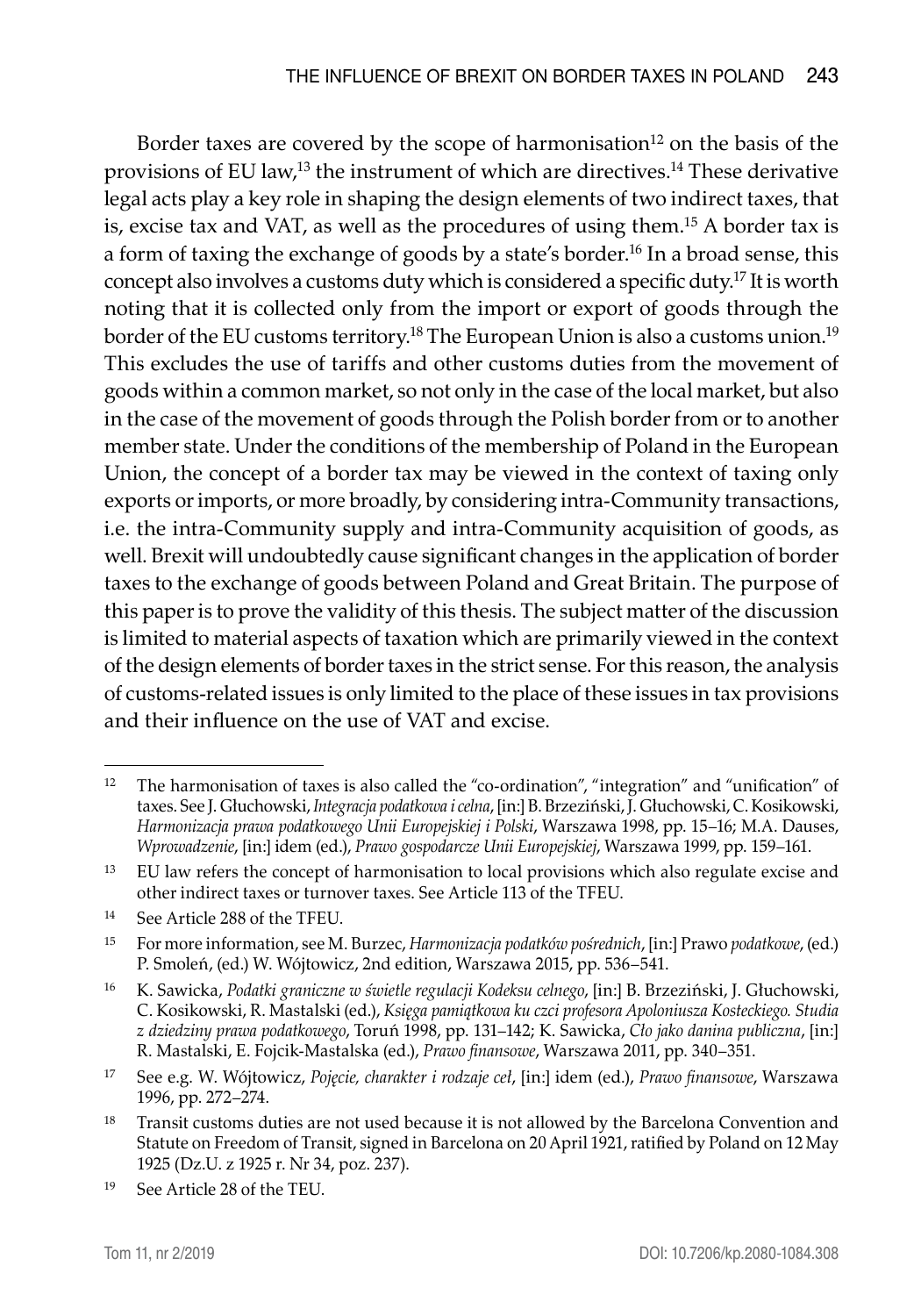# **Brexit and the tax liability resulting from a border tax**

A tax liability in the legal and material sense is legally defined as a non-specific duty of a forced cash benefit, resulting from tax acts, in connection with the occurrence of an event specified in those acts.<sup>20</sup> In the literature, the difference between this institution and a tax liability is seen primarily in the lack of specifying the tax amount, the place and date of its payment, and in the lack of the individualisation of the subjects of a legal-tax relationship.21 A constitutional standard is the exclusive right to the statutory source of a tax liability and the moment in which this tax becomes chargeable, and also regulating such tax design elements as tax entities, a subject of taxation, tax rates in the tax act.<sup>22</sup> It is worth noting that when it comes to the legal definition of a tax liability, using the plural form with reference to tax acts as the source of that liability is misleading. In practice, this obligation results only from one act, which does not exclude the fact that the said act can impose a duty to pay different taxes.23 On the other hand, in tax law, there is no situation in which individual elements of the tax liability, the existence of which requires the application of all those acts together, are included in different acts. In the current legal situation, border taxes are regulated in separate acts.24 The tax on goods and services was introduced into the Polish tax system on 5 July 1993. Initially, it was regulated together with the excise tax in one act.25 Such a solution was motivated by the fact that there are features which are common for both indirect taxes, and their normalisation would mean a redundant repetition of the same legal regulations. Deviation from this model has essential practical consequences.<sup>26</sup> It excludes the application of legal definitions and other provisions on the excise tax to the tax on goods and services, and, by analogy, the application of the VAT Act to the excise tax.

The Polish-British exchange of goods is an event which results in a tax liability for VAT purposes, and when excise goods or passenger cars are the subject of that

<sup>&</sup>lt;sup>20</sup> See Article 4 of the ustawa z dnia 29.08.1997 r. – Ordynacja podatkowa (consolidated text: Dz.U. z 2018 r., poz. 800, as amended), hereinafter referred to as the T.O.A.

<sup>21</sup> A. Gorgol, *Pojęcie obowiązku podatkowego i zobowiązania podatkowego*, [in:] W. Wójtowicz (ed.), *Zarys finansów publicznych i prawa finansowego*, 8th edition, Warszawa 2017, pp. 177–181.

<sup>22</sup> See Article 217 and Article 84 of the Constitution of the Republic of Poland.

<sup>&</sup>lt;sup>23</sup> For instance, the Act on Taxes and Local Charges is the source of the obligation to pay property tax and VED.

<sup>24</sup> Ustawa z dnia 11.03.2004 r. o podatku od towarów i usług (consolidated text: Dz.U. z 2018 r., poz. 2174, as amended), hereinafter referred to as the VAT Act. Ustawa z dnia 06.12.2009 r. o podatku akcyzowym (consolidated text: Dz.U. z 2018 r. as amended), hereinafter referred to as the Excise Tax Act.

<sup>25</sup> Ustawa z dnia 8.01.1993 r. o podatku od towarów i usług oraz o podatku akcyzowym (Dz.U. 1993 Nr 11, poz. 50 as amended).

<sup>26</sup> A. Gorgol, *Podatek akcyzowy*, [in:] W. Wójtowicz (ed.), op. cit., p. 259.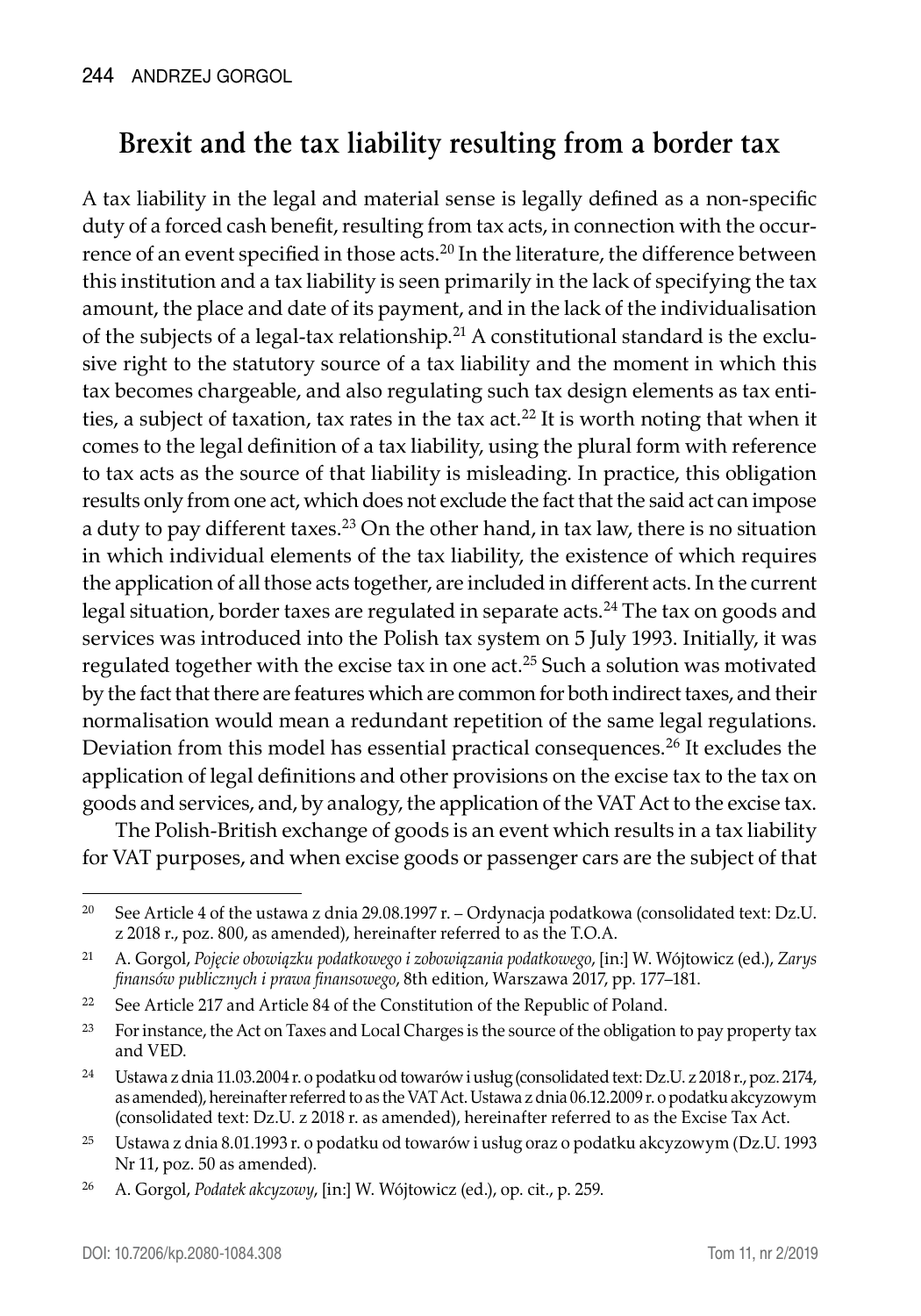exchange, they are also subject to the excise tax. As mentioned above, in the current legal situation, Great Britain is a member state of the European Union, and goods exchange occurs within a common market. Border taxes thus constitute a form of taxing intra-Community transactions. Depending on the direction of the movement of goods through the border of Poland, they may take the form of an intra-Community supply of goods or an intra-Community acquisition of goods. According to the legal definition formulated in the VAT Act, an intra-Community supply of goods involves the exportation of goods from the territory of Poland, performing the activities specified as the supply of goods onto the territory of a member state other than Poland.27 In turn, in the Excise Tax Act, this transaction is defined as the movement of excise goods or passenger car from the territory of Poland to the territory of a member state.<sup>28</sup> Undoubtedly, the "exportation" and "movement" of goods are factual acts which in economic terms correspond to export. On the other hand, in terms of tax, they are not classified like this because they are not accompanied by the movement of goods outside the customs territory of the European Union to a third country. If an entity provides an intra-Community supply of goods for a contractor from another member state, then from the point of view of the recipient, the same factual act is classified as an intra-Community acquisition of goods. The VAT Act defines this acquisition as the acquisition of the right to dispose of the goods as the owner, which, as the result of the supply, are dispatched or transported onto the territory of a member state other than the territory of the member state where the process of dispatching or transporting the goods by or for the supplier or by or for the recipient of these goods begins.29 However, according to the provisions on excise, this is the movement of excise goods or passenger cars from the territory of a member state to the territory of Poland. Thus, it should be concluded that the essence of this intra-Community transaction is the factual act of importing goods to the territory of Poland from another member state. In economic terms, this corresponds to import, however, it is not classified like this in legal terms. This is because the importation of goods onto the EU customs territory from a third country does not take place.

The exit of Great Britain from the European Union will make the former lose its member state status and it will become a third country. Exchanging goods between Polish and British entities will no longer be an "intra" transaction, or one that is made within a common market. It will become an "extra" activity, and thus, it will be external for that market. The movement of goods will involve importing

<sup>27</sup> See Article 13 in connection with Article 7 and Article 5 section 1 point 5 of the VAT Act.

<sup>28</sup> See Article 2 section 1 point 8 of the Excise Tax Act.

<sup>&</sup>lt;sup>29</sup> See Article 9 in connection with Article 5 section 1 point 4 of the VAT Act.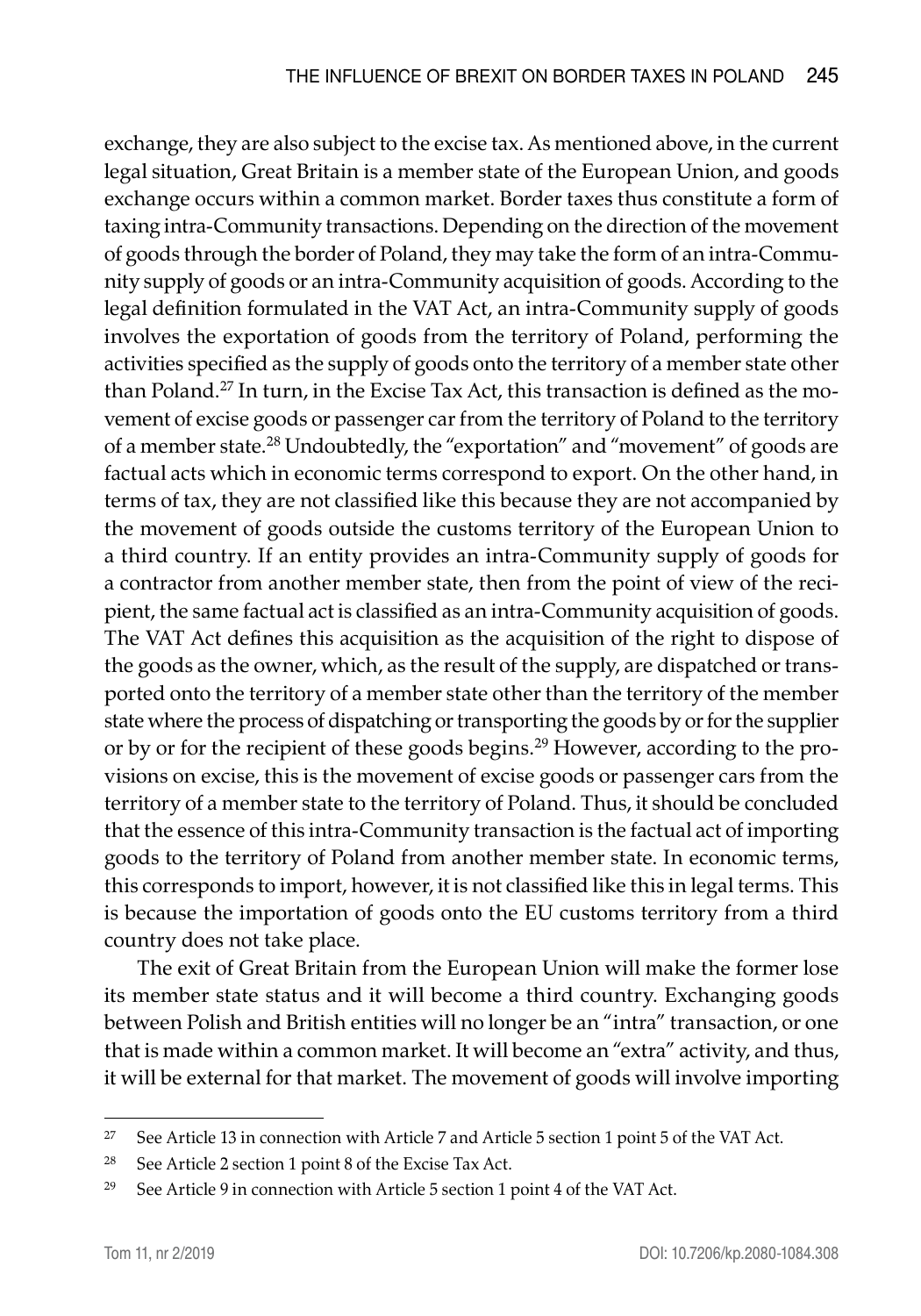or exporting these goods through the border of the EU customs territory. Polish entrepreneurs will not have an obligation of INTRASTAT reporting about turnover from intra-Community transactions $30$  and submitting recapitulative VAT statements.31 However, there will be new legal and customs obligations, including registration in order to obtain a unique EORI identification number.<sup>32</sup> Export and import are the activities of moving goods through the border of the EU customs territory. They are subject not only to excise and VAT, but also to import and export duties.<sup>33</sup> The VAT Act defines the import of goods as the importation of goods from the territory of a third country onto the territory of the European Union,<sup>34</sup> whereas the provisions on excise include an analogous definition of the import of passenger cars.35 The difference manifests itself in the fact that the movement occurs from a third country onto the territory of Poland and not the EU territory. When it comes to the import of excise goods, in turn, the definition is more extensive because it contains additional conditions of this legal classification. Such goods, as soon as they are entered onto the territory of Poland, cannot undergo a special procedure of: external transit, customs warehousing, customs free zone, temporary entry or inward processing, and they cannot be covered by temporary storage. In the case of ending their temporary storage or concluding a special procedure, a customs debt should occur. According to the VAT Act, the export of goods is the supply of goods dispatched or transported from the territory of Poland outside the territory of the European Union if the exportation of these goods is confirmed by the appropriate customs authority specified in customs legislation.<sup>36</sup> It may be conducted by or for the supplier or by or for the recipient, whose registered office is situated outside Poland. The provisions on excise tax define export as the exportation of excise goods or passenger cars from the territory of Poland outside the territory of the European Union, confirmed by the customs authority.<sup>37</sup> Therefore, it should be emphasised that the classification of a transaction involving goods into the category of export or import requires the completion of customs formalities, and not only the occurrence

<sup>&</sup>lt;sup>30</sup> See Article 98 section 1 in connection with Article 97 point 1 of the ustawa z dnia 19 marca 2004 r. – Prawo celne (consolidated text Dz.U. z 2018 r., poz. 167, as amended).

<sup>31</sup> See Article 100 of the VAT Act.

<sup>32</sup> Economic Operators' Registration and Identification.

<sup>33</sup> See Article 5 point 20 and 21 of the Regulation (EU) No 952/2013 of the European Parliament and of the Council of 9 October 2013 laying down the Union Customs Code, Official Journal of the EU. L of 2013, No. 269, p. 1, as amended, hereinafter referred to as the UCC.

<sup>34</sup> See Article 2 point 7 of the VAT Act.

<sup>35</sup> See Article 2 section 1 point 7 of the Excise Tax Act.

<sup>36</sup> See Article 2 point 8 of the VAT Act.

<sup>37</sup> See Article 2 section 1 point 6 of the Excise Tax Act.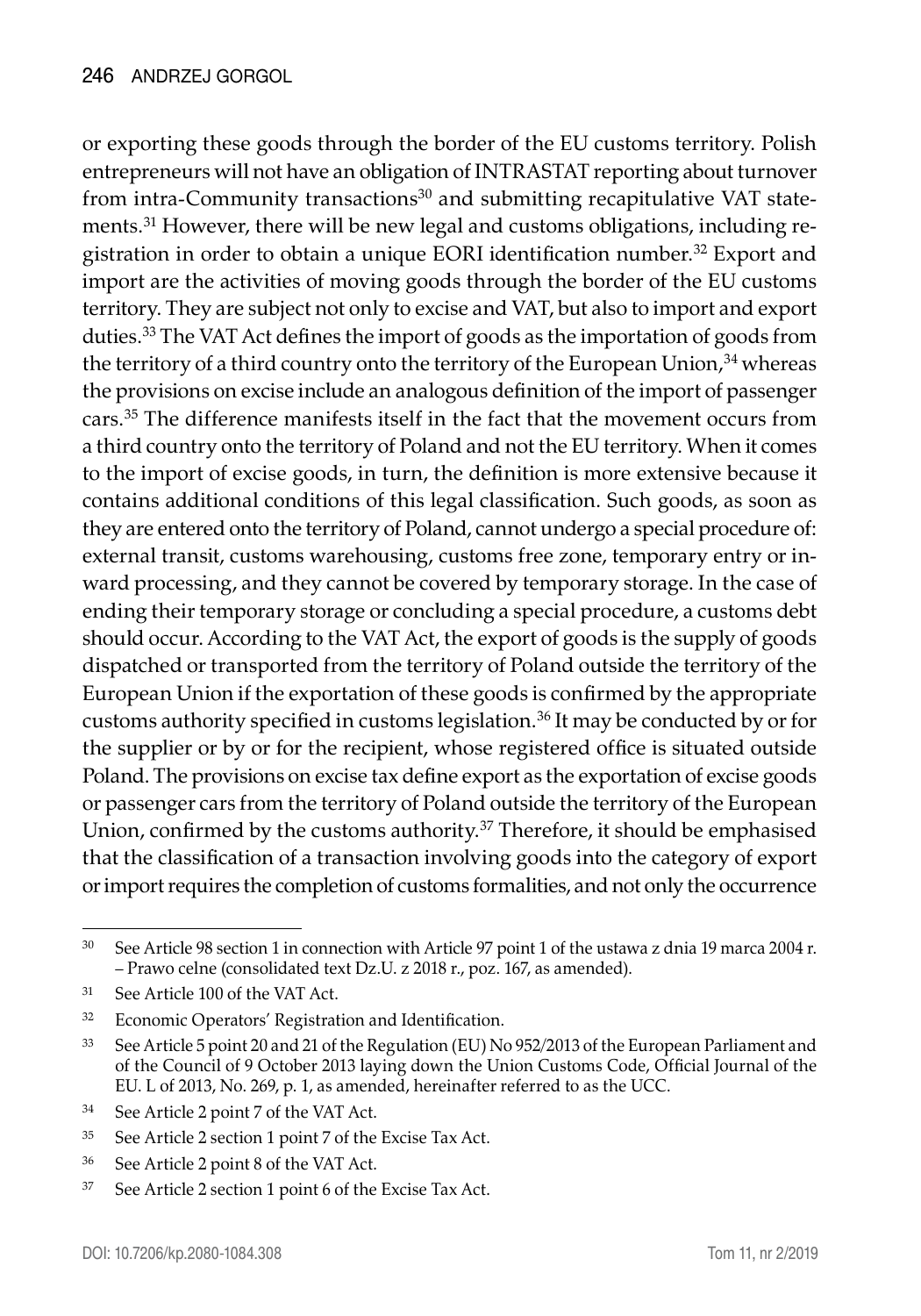of a factual act of moving the goods through the border separating the territory of the European Union from the territory of a third country. Customs duties and border taxes are declared to be paid by using the same declaration forms, particularly a customs declaration.<sup>38</sup>

### **The influence of Brexit on the tax basis, tax rates and the tax scale in border taxes**

The tax basis constitutes a concrete form of the subject of taxation which can be expressed by value or physical quantity.<sup>39</sup> A discriminant of VAT and customs duty is the fact that they are calculated by applying a proper rate to the basis that is expressed only by monetary value. The Union Customs Code enlists the customs value of a product as an item of charge of import and export duties.<sup>40</sup> The VAT Act introduces a rule that the tax basis is anything that constitutes a payment that was received or is supposed to be received by a supplier of goods or a service provider from a recipient, customer or a third person for the sale of these goods or services. It also covers received donations, subventions and other surcharges of a similar nature, which have a direct influence on the prices of goods or services provided by a taxable person, on taxes, customs, fees, and other charges of a similar nature, with the exception of VAT amount, as well as additional costs, such as: commissions, packing, transport and insurance costs, collected by a supplier or service provider from a recipient or customer.<sup>41</sup> The exception to this rule is the tax basis in the case of an intra-Community acquisition of goods and importing them. In the case of the movement of goods by or for a VAT payer, and these goods belong to that person, from the territory of another member state onto the territory of Poland, the tax is calculated from the price of the acquisition of those goods or of similar goods, and when there is no price of their acquisition, the tax is calculated from the cost of the production of those goods.<sup>42</sup> This applies to goods which were produced, extracted, acquired (also as part of the intra-Community acquisition of goods) or

<sup>38</sup> See e.g. Article 27 section 1, Article 28 of the Excise Tax Act and Article 33 section 1 of the VAT Act.

<sup>39</sup> For more information on taxation for excise tax purposes, see A. Gorgol, *Ustalenie podstawy opodatkowania akcyzą – wybrane zagadnienia*, [in:] T. Nowak, P. Stanisławiszyn (eds.), *Prawo celne i podatek akcyzowy. Kierunki przeobrażeń i zmian*, Warszawa 2014, pp. 66–86.

<sup>40</sup> This even results from the intra-systemic interpretation because chapter 3 entitled "Value of goods for customs purposes" is in title II "Factors on the basis of which import or export duty and other measures in respect of trade in goods are applied" of the UCC.

<sup>41</sup> See Article 29a section 1 and 6 of the VAT Act.

<sup>42</sup> See Article 30a section 2 in connection with Article 11 and Article 29a section 2 of the VAT Act.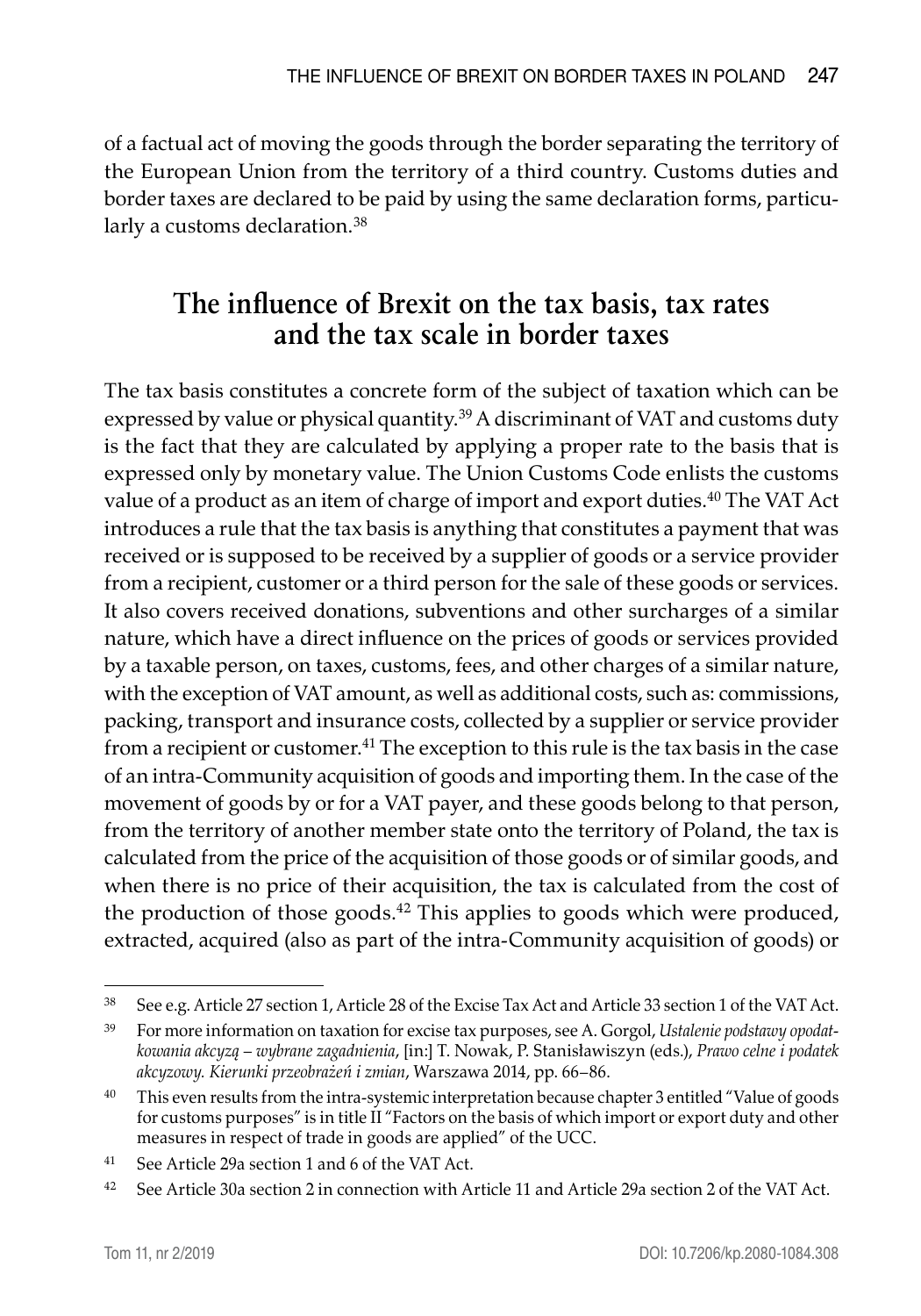imported by that taxpayer as part of that person's enterprise managed on the territory of that other member state. Those goods are supposed to serve the business activity of that taxpayer. It is also worth noting that excise tax is price-forming, so it is a tax that is included in the tax basis for VAT purposes. However, the purchaser of a product was given an opportunity to reduce this tax basis afterwards by the amount of excise which was paid in another member state and returned to that purchaser after the intra-Community acquisition of goods.<sup>43</sup> Such an advantageous correction is conditioned by proving the fact of receiving the excise tax return with appropriate documents. As for import, the tax basis for VAT purposes is the value calculated as the sum of the customs value and output customs duty, and when a product is also an excise product or a passenger car, the basis additionally includes the excise tax value.<sup>44</sup> It should be noted that this solution forces a specified sequence of calculating border taxes, as well as the necessity of clearing them together. In the first stage of the clearing procedure, the customs duty should be calculated, in the second one – the excise tax, and then VAT at the very end. Additional modifications to the tax basis occur on the import of goods which are subject to customs procedures. In the case of outward processing, during tax calculation, this modification concerns the inclusion of only a part of the customs value which corresponds to the customs value added abroad, that is, the difference between the customs value of processed or replacement products allowed into the economy and the customs value of temporarily exported goods.45 On the other hand, in the case of goods which are covered by the temporary entry procedure with partial exemption from import duties, a special solution is the fact that the tax basis covers, among others, customs duties which would be chargeable if the goods were covered by the procedure of allowing them into the economy.<sup>46</sup>

The basis for calculating the excise tax varies, depending on whether excise goods or passenger cars are taxed. Its further formal and legal disintegration occurs within individual groups of excise goods. $47$  This justifies the thesis that there are different excise duties in the Polish tax system, though in formal terms, they are statutorily called by the name of one excise tax. $48$  It is worth noting that as opposed

<sup>43</sup> See Article 30a section 3 of the VAT Act.

<sup>44</sup> See Article 30b section 1 of the VAT Act.

<sup>45</sup> See Article 30b section 2 of the VAT Act.

<sup>46</sup> See Article 30b section 3 of the VAT Act.

<sup>&</sup>lt;sup>47</sup> The tax basis for excise tax on excise goods is not regulated uniformly by general provisions, but it is regulated separately by special regulations for each group of those goods. The special regulations are located in Part IV of the Excise Tax Act.

<sup>&</sup>lt;sup>48</sup> This is referred to by both the title of the tax act, and its individual sectioning levels.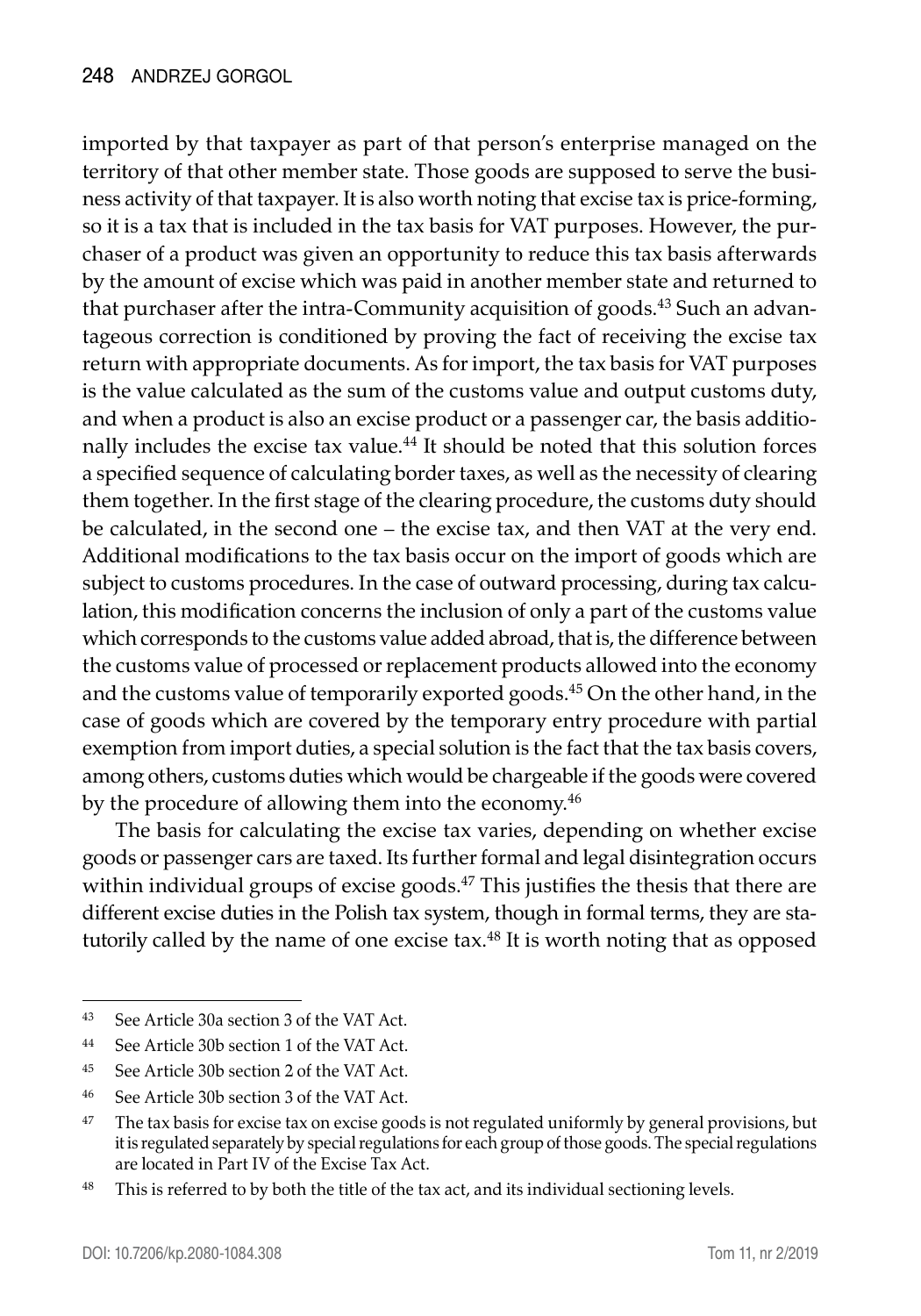to the case of VAT-7 or VAT-7K declarations, a taxpayer does not disclose the data on the basis for calculating excise. In an AKC-4/AKC-4zo declaration form, the amount of that tax is declared according to the groups of goods. It shows both the distinctiveness of excise duties and the limited impact of their subject and tax basis on tax rates in comparison with the other border taxes. In the case of excise goods, the tax basis is expressed by physical quantity. Special excise regulations do not differentiate this basis, depending on whether the foreign exchange of goods takes the form of intra-Community transactions, export or import. A different solution is applied to excise tax on passenger cars.<sup>49</sup> In the case of an intra-Community acquisition, as a rule, the tax basis is the amount that a taxpayer is obligated to pay for that car. The exception is specifying the subject of the tax by the average market value of a passenger car, reduced by the amount of tax on goods and services, and the amount of the excise tax. This solution applies when a tax liability resulting from the intra-Community acquisition of a passenger car which has not been registered on the territory of Poland before, according to the Traffic Law, incurs as of the day in which an entity which is not the owner of the car applies for the registration of that car.50 In turn, when a car was allowed into the economy in another member state of the European Union in accordance with the customs legislation, but is not registered there, the modification of the tax basis from the intra-Community acquisition of that car also involves the inclusion of a commission, the costs of transport and insurance if they have not been included in the price, but have already been incurred up to the place where the product was covered by a customs procedure.51 The excise legislation provides for the application of the average market value of a passenger car on the Polish market, reduced by the amounts of the tax on goods and service, and excise tax when the amount that a taxpayer is supposed to pay for that vehicle cannot be determined.<sup>52</sup> When it comes to import, the tax basis is the customs duty value of a given car, increased by output customs duty.<sup>53</sup> Similarly to the case of import VAT, there are identical modifications of customs value in the case of the outward processing of a passenger car. In turn, covering the car by the temporary entry procedure with partial exemption from customs duties is accompanied by an exception to this rule. It manifests itself in the inclusion of customs which would be collected if the car was covered by the procedure of allowing it into the economy. The excise legislation requires that the tax

<sup>49</sup> See Article 104 of the Excise Tax Act.

<sup>50</sup> See Article 104 section 1 point 2 in connection with Article 101 section 2 point 3 of the Excise Tax Act.

<sup>51</sup> See Article 104 section 6 of the Excise Tax Act.

<sup>52</sup> See Article 104 section 7 of the Excise Tax Act.

<sup>53</sup> See Article 104 section 1 point 3 of the Excise Tax Act.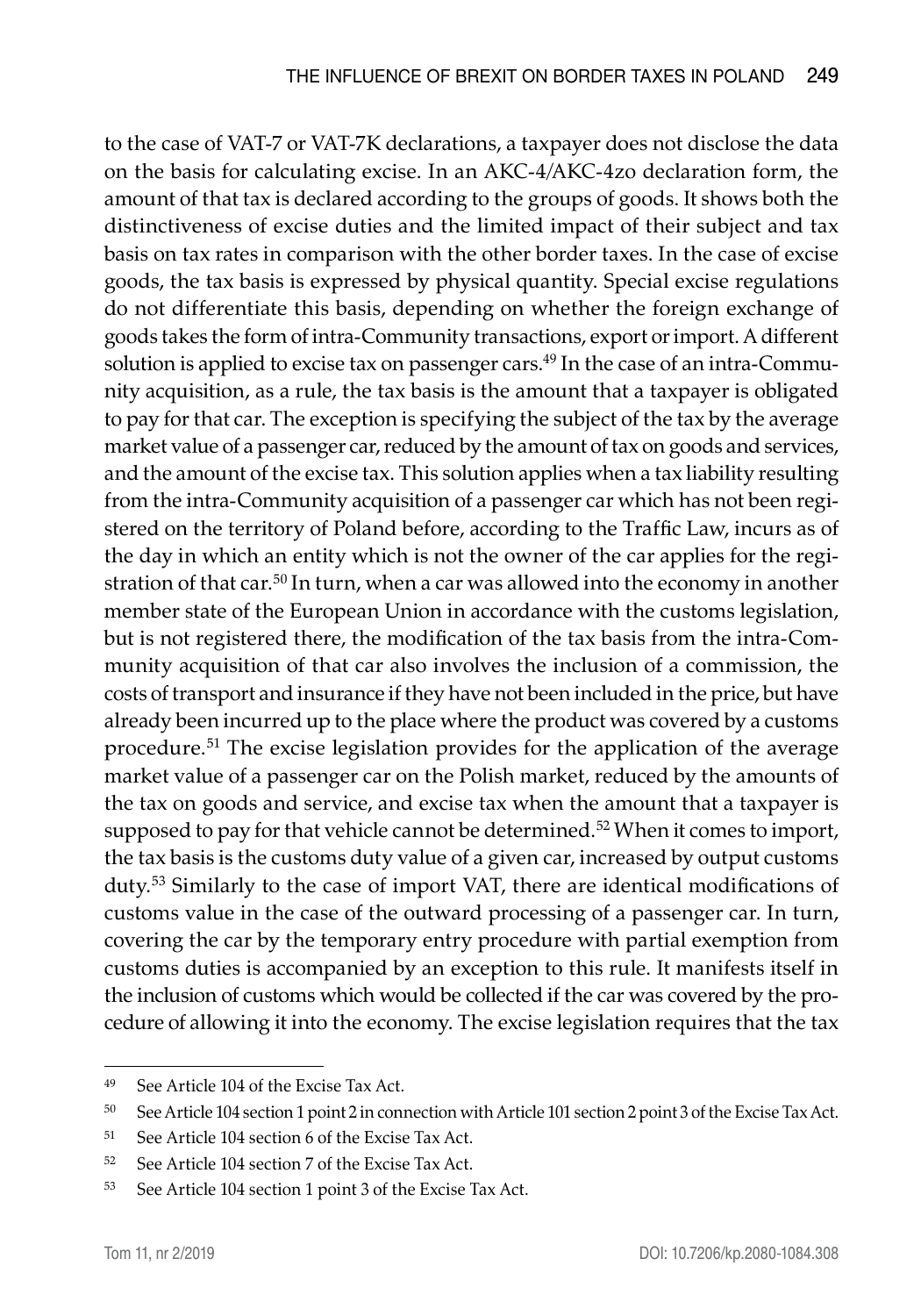basis be increased by a commission, the costs of transport and insurance if they have not been included in that tax basis, and they have already been incurred up to the first destination on the territory of Poland. Fees and other charges specified in separate provisions are also added if the tax and customs offices are obligated to collect them from the import of a car.<sup>54</sup>

Tax rates and the flat tax scale will not be changed as the result of Brexit. The zero rate is used in VAT both for the taxation of the export of goods and the intra-Community supply of goods.<sup>55</sup> It is worth noting, however, that its application will become conditional and more formalised than it has been so far. A taxable person should have a document that confirms the exportation of a given product outside the territory of the European Union.<sup>56</sup> In turn, the standard VAT rate of 23% is applied to the intra-Community acquisition of goods and importing them.<sup>57</sup> Such an import and intra-Community acquisition is subject to the excise on passenger cars only when the cars have not been registered on the territory of Poland before, in accordance with the Traffic Law.<sup>58</sup> This means that their export and intra-Community supply do not constitute a subject of excise taxation. The excise tax rate for a passenger car is not varied on the grounds of the subject of the tax, but takes the capacity of the engine into account.59 It is 18.6% of the tax basis when that capacity exceeds 2,000 cm<sup>3</sup>. If this statutory threshold is not exceeded, a rate which is six times lower and which is 3.1% applies. In turn, separate amount rates,  $60$  are applied to the taxation of individual groups of excise goods, or a zero rate is used, due to the purpose of those goods.

#### **Conclusions**

It should be concluded that Brexit is a precedent which will undoubtedly have a significant impact on the taxation of goods turnover between Poland and Great Britain, which are currently subject to both to EU regulations and local ones. The results of that event may be analysed from the perspective of legislation and the

<sup>54</sup> See Article 104 section 4 and 5 of the Excise Tax Act.

<sup>55</sup> See Article 41 section 3, 4 and 5 of the VAT Act.

<sup>56</sup> See Article 41 section 6, 6a, 7, 8 of the VAT Act.

<sup>57</sup> See Article 41 section 1 of the VAT Act.

<sup>58</sup> See Article 100 section 1 of the Excise Tax Act.

<sup>59</sup> See Article 105 of the Excise Tax Act.

<sup>60</sup> For more information, see A. Gorgol, *Podatek akcyzowy*, [in:] P. Smoleń, W. Wójtowicz (ed.), op. cit., p. 343.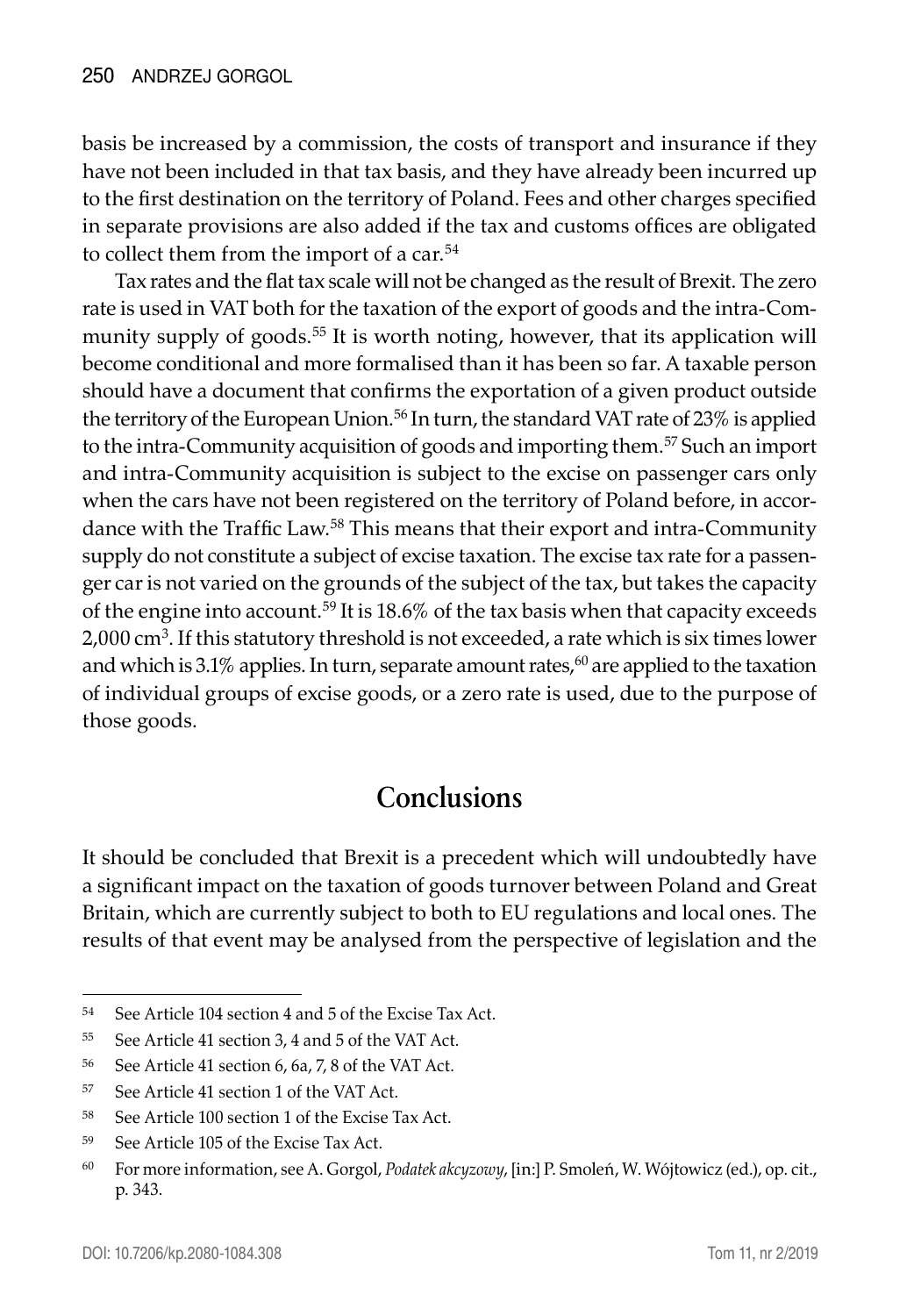application of the law. From the point of view of is influence on the making of the Polish tax law, it is still not certain whether it will become a law-forming precedent. The applicable regulations of the structure of border taxes do not contain any legal loopholes which would cause the lack of the possibility of the taxation of goods exchange after Great Britain has left the European Union. However, one should entertain the possibility of entering into international agreements, which is required by the treaty law at the stage of negotiating the conditions of Brexit, and at later stages, which according to the constitutional standards, are a law that is generally applicable in Poland, and dominates over acts and implementing rules. Those legal acts may cause a legislative impulse and the necessity of adjusting other norms of the Polish tax law to their contents.

Regardless of how the scenario of Great Britain's exit from the European Union will play out, and regardless of the extent to which the heritage of the Union law and the case-law of the CJEU will be considered in the British law system, Brexit will significantly influence the application of border taxes collected from the goods exchange of Poland with that country. This results from the fact that the loss of the member state status is connected with its classification into the category of third party countries in tax terms. Polish-British foreign trade will no longer be conducted within a common market. Goods will be moved through the border of the EU territory. Goods transactions will lose their quality of the intra-Community supply or acquisition of goods. They will be covered by the provisions of the customs law as trade with a third party country. For this reason, import or export duties are collected which do not apply to intra-Community goods transactions. Thus, there will be additional public levies and the scope of regulation of such an exchange will be increased. Every Polish entrepreneur will have the obligation to register in order to obtain an EORI identification number without which that person will not be able to carry out the formalities related to custom and border taxes which are cleared during the same procedure as customs duties. From the perspective of the Polish tax law, the classification of goods exchange as the subject of border taxes will be changed. The intra-Community supply will be replaced by the export of goods (excise goods, cars), and the intra-Community acquisition – by its import. The modification of the subject of the tax will also cause differences in the technical element of tax, specifying the subject, which is the tax basis, in terms of its value or physical quantity. Different rules apply to determining the value from which VAT from export, import and an intra-Community transaction is calculated. In the case of this border tax, the influence of Brexit on it is larger than on the technical elements of excise. In the case of the taxation of excise goods, there is the specifying of the subject of the tax by physical quantity. The provisions on excise casuistically regulate individual tax bases which are varied, depending on assigning an excise